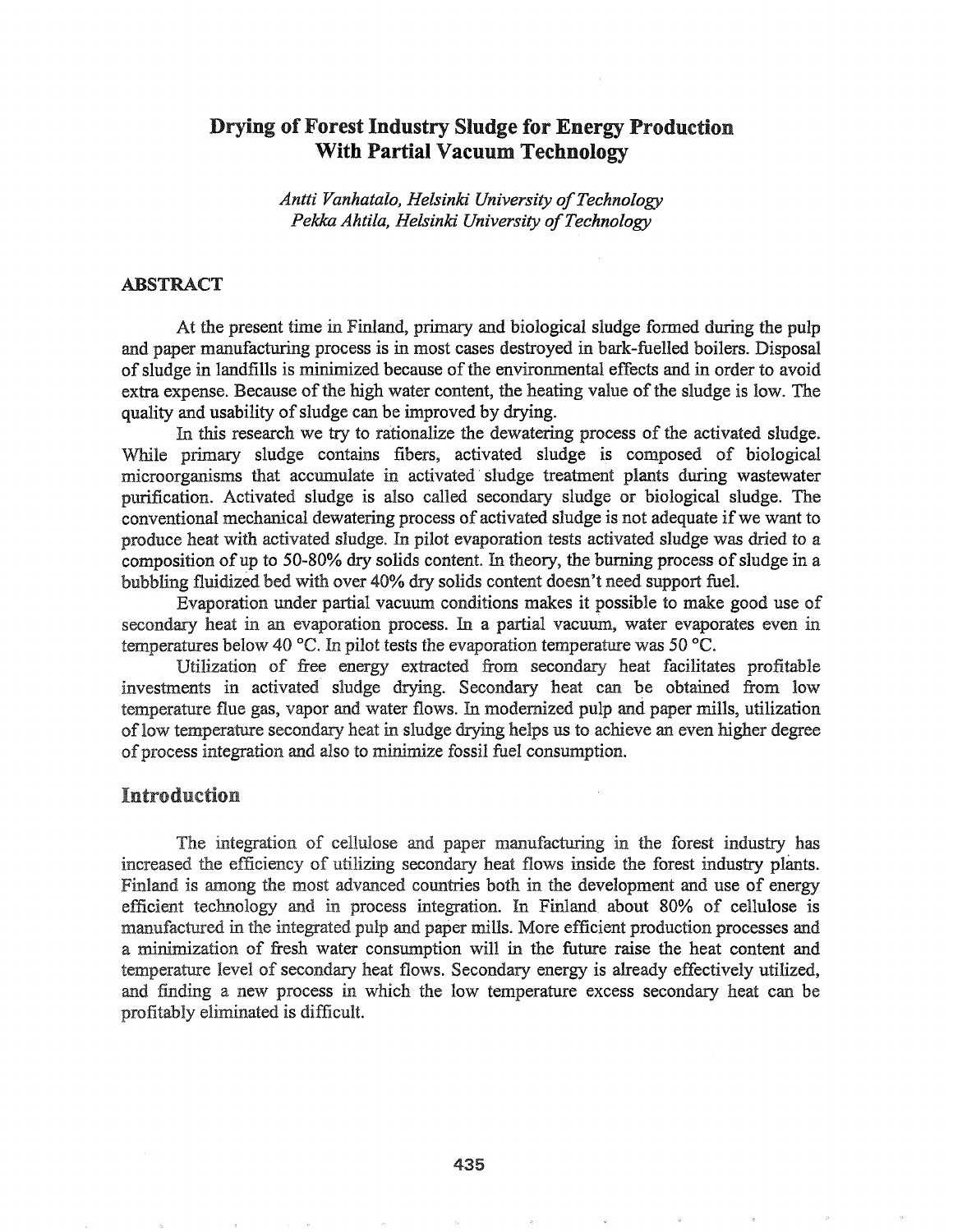Simultaneously, handling the sludge that originates from the manufacturing processes is an increasing problem, especially in the case of activated sludge, which consists mainly of biomass accumulating in activated basins, in the biological water purification process.. The highest dry solids content that can be achieved with mechanical dewatering of activated sludge is about 20%. If a higher dry solids content is required, thermal drying is essential. Thermal drying of wet activated sludge with primary heat is an expensive method, because the evaporation of the water requires a lot of energy.. Irrespective of the final disposal method, it is important that the sludge is as dry as possible because the high water content makes handling the product very difficult and expensive. Figure 1 shows the mass flow of the sludge as a function of dry solids content.



Figure 1. Sludge Flow in Proportion to Dry Solids Content

The most remarkable environmental challenge in the future may be how to handle and dispose of the waste that is produced in the purification process of the process effluents. At present, high water content of the activated sludge is the main limitation on a more efficient use of sludge in energy production. Burning wet sludge reduces the burning capacity of the boiler and the heat recovered from it. More sludge could be burnt in a more efficient way if the dewatering and drying processes were more effective.

The effective heating value of the sludge is negative when the dry solids content is 20%.. The heat energy that is produced in sludge burning is needed for the evaporation water content, so additional fuel is needed to achieve the required combustion environment. When the dry solids content of the sludge is 40%, the effective heating value of the sludge is about 5 MJ/kg, which means that supplementary fuel is not required if the boiler is otherwise controllable (Isännäinen 1994). A bubbling fluidized bed boiler, for example, can manage bio fuels with low heating value. The drying of activated sludge may turn waste that has to be destroyed in the boiler into useful and valuable bio fuel. Improvement in the quality of the fuel provides a better environment for the burning process, and this in turn leads to emission reduction, including a reduction in CO<sub>2</sub> emissions.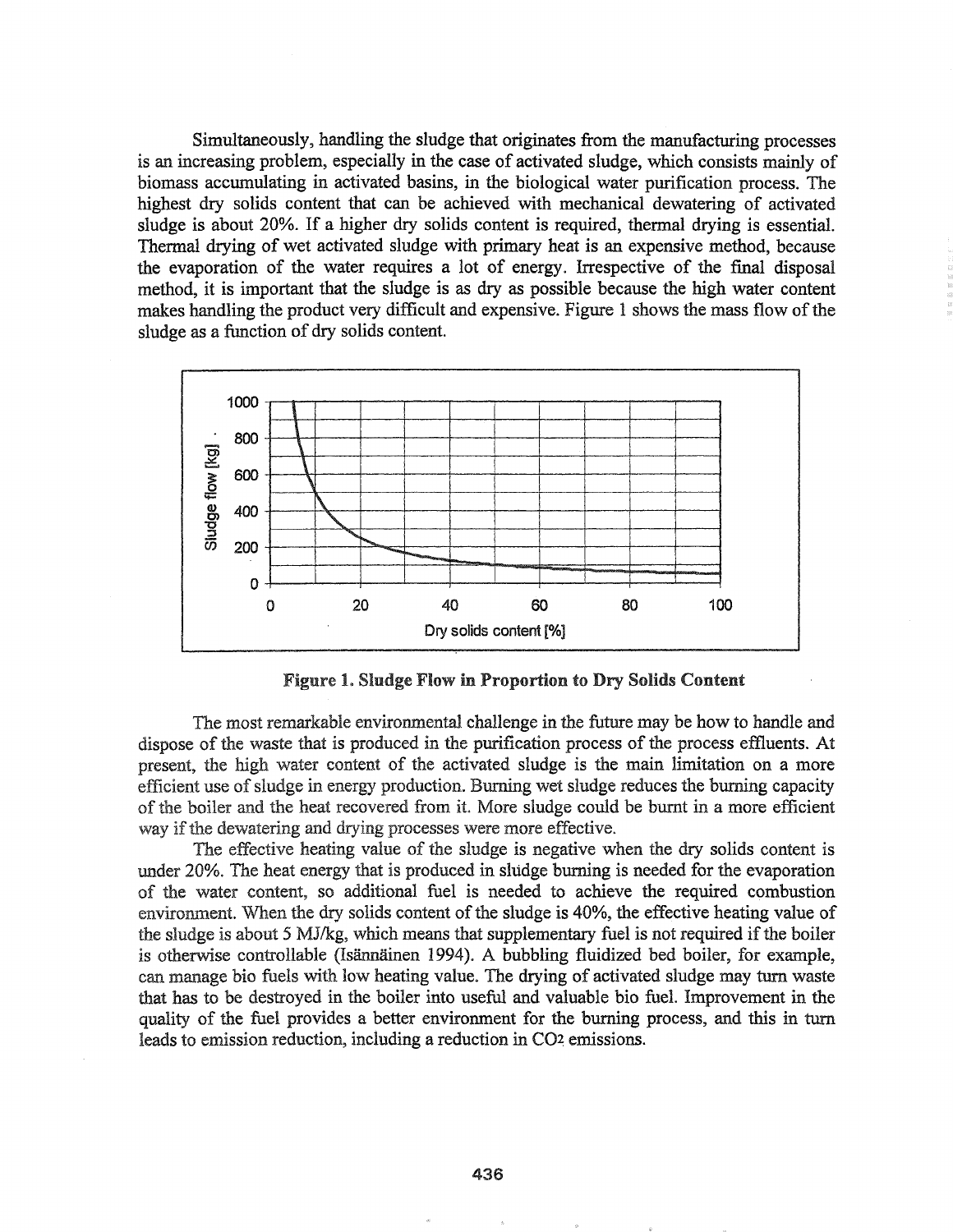In Figure 2 we can see that the effective heating value of dry activated sludge is almost as high as that of dry peat and dry bark. If wet sludge is burned in a boiler, then the whole water content of the sludge must be evaporated in the boiler with high-temperature primary energy. In this way, part of the primary energy is used for drying, so valuable heat that could otherwise be used in electricity production, for example, is lost. In some cases the burning capacity of the boiler may be so critical that the mill would have to invest in a new boiler to guarantee the required energy production when burning wet sludge. Using free excess secondary energy for drying makes the thermal drying process competitive. Evaporation in a partial vacuum utilizes free low exergy energy in temperatures between 60 °C and 80 °C. In many cases the value of these heat flows is even negative because the heat must be removed from the process.



**Figure 2. Effective Heating Value of Some Fuels** 

The new waste act in EU-countries requires the efficient use of waste products. Landfill costs will rise considerably in the near future because of stricter regulations on landfill areas. Construction and operation costs in new landfill areas can be from 20 \$ to 120 \$ per metric ton (Isännäinen 1994). At the moment these costs are normally much lower.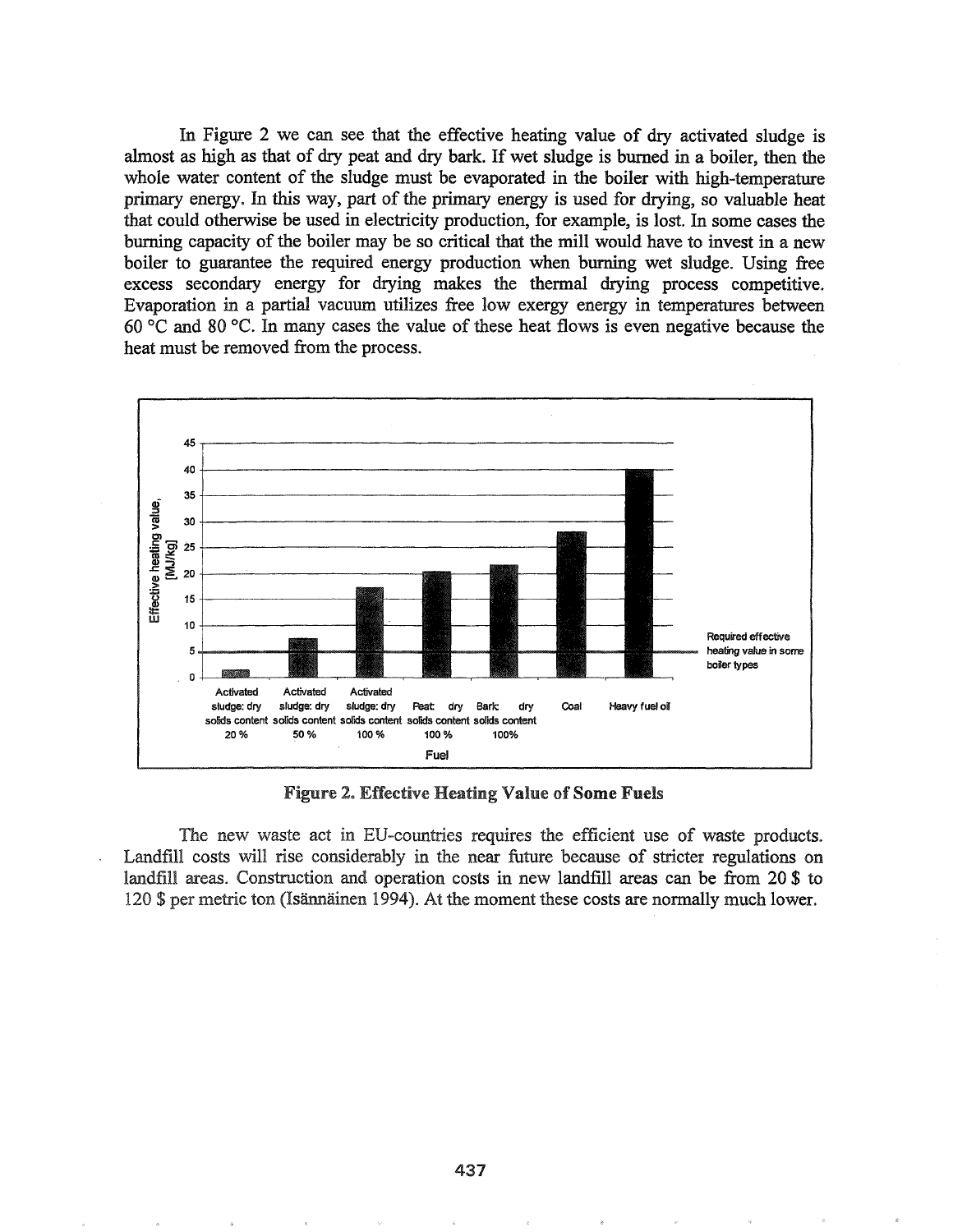Table 1 shows the calculation of two options in sludge treatment. In the first option only conventional mechanical dewatering is used for activated sludge drying, while in the second, thermal dewatering is also used. The second option achieved a dry solids content of 50%. In the first option only half of the wet sludge flow can be burned and the other half must be dumped because of the limited burning capacity of the boiler, while in the second option the burning of thermally dried sludge is easier and the whole sludge flow can be utilized in heat production. Only ash must be dumped. If free excess energy is used for the drying process, the whole annual difference between cases can be invested in the thennal drying system of the activated sludge. Savings per evaporated water metric ton would be considerable.

| Table 1. The Cost Estimation in Sludge Handling with Limited Boiler Capacity |  |  |
|------------------------------------------------------------------------------|--|--|
|------------------------------------------------------------------------------|--|--|

| about 1.5 % of pulp production<br>Dry solids content of the sludge |                                                                       | 9 000 tons dry solids/yr<br>1 000 kg dry solids/h |                                  |                     |
|--------------------------------------------------------------------|-----------------------------------------------------------------------|---------------------------------------------------|----------------------------------|---------------------|
|                                                                    |                                                                       | 20%                                               | 50%                              |                     |
| Sludge flow                                                        |                                                                       | 5000                                              | 2000                             | kg/h                |
| Effective energy content                                           |                                                                       | $\overline{2}$                                    | 8                                | MJ/ka               |
| Mean power                                                         |                                                                       | 2.8                                               | 4.5                              | MW                  |
|                                                                    | Value of the alternative fuel if the whole sludge flow can be burned: |                                                   |                                  |                     |
| 6.0                                                                | \$/MWh                                                                | 147000                                            | 237000                           | \$/yr               |
|                                                                    | Dumping costs if the whole sludge flow must be dumped:                |                                                   |                                  |                     |
| 50                                                                 | \$/ton                                                                | $-2250000$                                        | -900000                          | S/Vr                |
|                                                                    | because of limited boiler capacity<br>Price of alternative fuel       |                                                   | 74000 \$/yr                      |                     |
|                                                                    | Dumping costs                                                         |                                                   | -1147000 \$/yr<br>-1073000 \$/yr |                     |
| can be burned.                                                     | When dry solids content is 50 % all of the sludge                     |                                                   |                                  |                     |
|                                                                    | Price of alternative fuel                                             |                                                   | 237000 \$/yr                     |                     |
|                                                                    | Dumping costs of the ash                                              |                                                   | -44000 \$/yr                     |                     |
|                                                                    |                                                                       |                                                   | 193000 \$/yr                     |                     |
|                                                                    |                                                                       |                                                   | 1266000 \$/yr                    |                     |
|                                                                    |                                                                       |                                                   |                                  |                     |
| Difference between cases                                           | Difference per 1 metric ton dry solids                                |                                                   |                                  | 141 <i>S/ton ds</i> |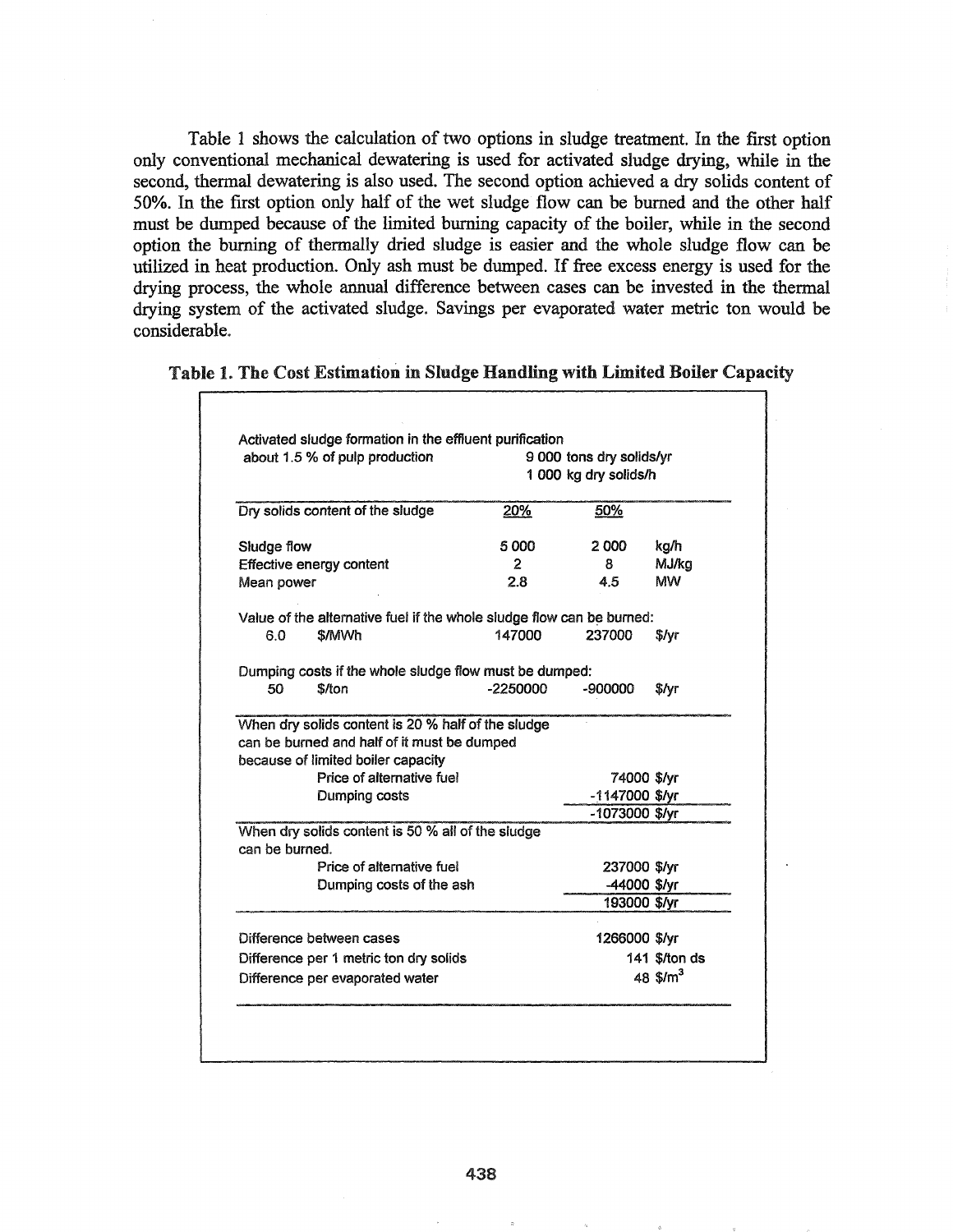#### The Results of the Experimental Tests

Evaporation under partial vacuum conditions makes it possible to utilize secondary heat in the evaporation process. According to preliminary experiments with a rotary evaporator, it is possible and relatively easy to dry activated sludge under such conditions. Experiments with evaporation equipment proved that it is relatively easy to dry activated sludge up to 50% dry solids content. Problems with sticking of the sludge were minor and cleaning of the equipment was easy when the evaporation temperature was between 50-60 °C. Thermal decomposition is minimal at temperatures under 100 °C. Because of easy cleaning acid washing agents were not needed. The normal washing agent based on tall oil was enough. The condensate that formed in the evaporation process was relatively clean and its reuse in other mill processes is possible.

Figure 3 shows the mass balance and temperature levels of a possible evaporation system. When the dry solids content of the egressing activated sludge is 50% the mass flow of the sludge is 2/5 of the incoming sludge flow. Because of low pressure in the evaporation process the temperature of the steam can be kept low.



Figure 3. Mass Flows of the Evaporation Process When the Pulp Production in the Unit is 600,000 *ADt/yr* and Activated Sludge Formation is About 1.5% of the Pulp Production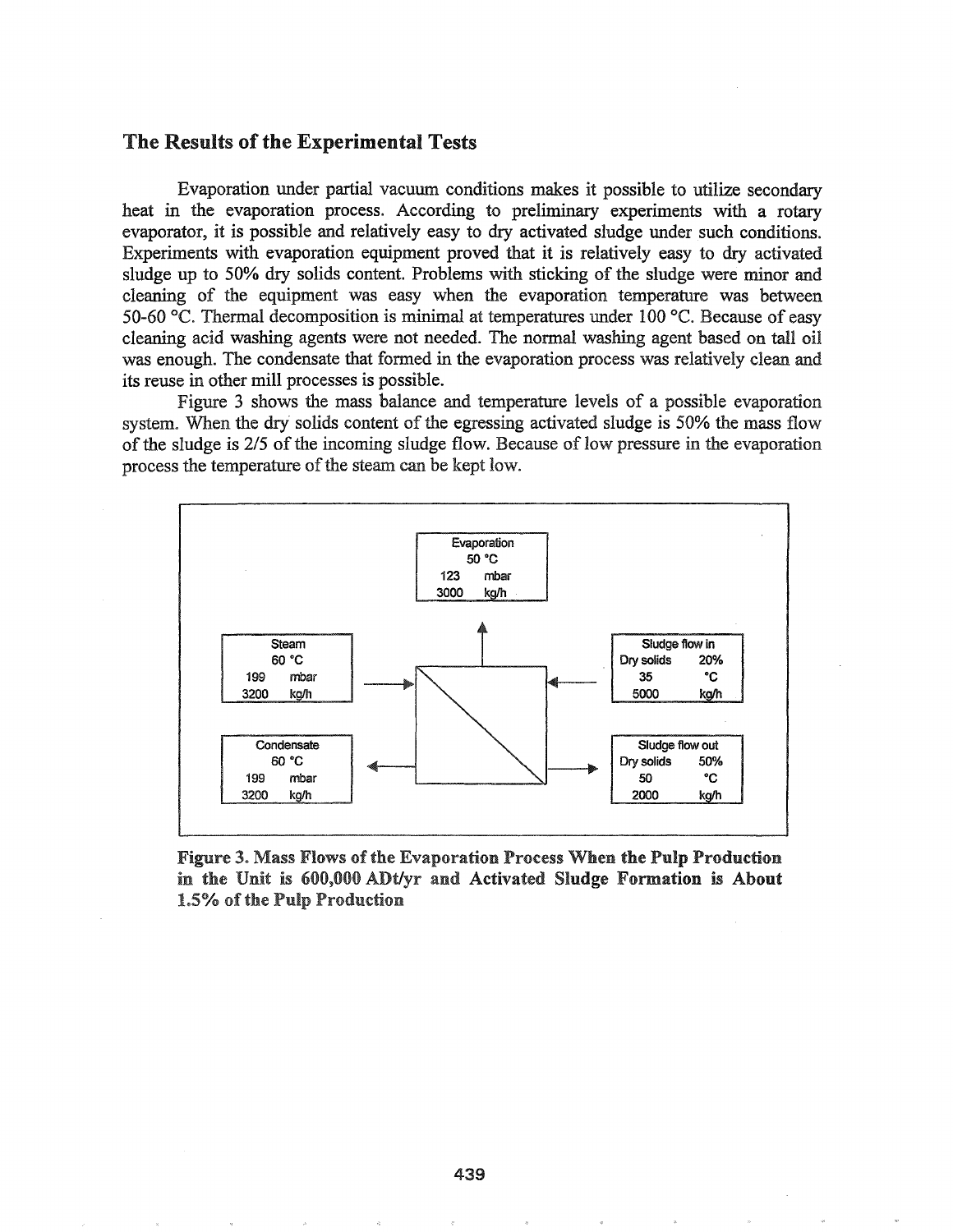The most significant result in respect of the evaporation process and secondary heat utilization was that the boiling point of the activated sludge did not rise when the dry solids content rose during the evaporation process. For example, for NaCl-water solution the boiling point rise at 30% dry solids content is about 7 °C (Jaakkola 1998). In Figure 4 we can see boiling point rise of some liquids that can be handled in evaporators. Because there is no boiling point rise for the activated sludge, the utilization of secondary heat is economical. The whole temperature difference in the heat exchanger can be used for the evaporation process.



Figure 4. Boiling Point Rise as a Function of the Dry Solids Content of Some Substances

With our evaporation equipment, drying the activated sludge alone was easier than drying the mixture of activated sludge and sludge containing fibers. The sludge containing fibers stuck to the walls of the evaporation bottle causing heat transfer through the walls to decline rapidly. Cleaning the sludge containing fibers from the walls of the bottle was also more difficult. Adding oil to the process made the evaporation even slower and cleaning even more difficult.

It was estimated that activated sludge up to 15% dry solids content could be handled with pumps. After this limit the sludge formed a uniform block. When dry solids content was over 20% this uniform block disintegrated into pellet-like balls. When the dry solids content was over 25%, the surface of the pellets was so dry that it no longer stuck to the glass surface. The size of the balls was reduced when their water content was reduced during evaporation. Figure 5 shows concentrate from experimental tests of activated sludge evaporation under partial vacuum conditions.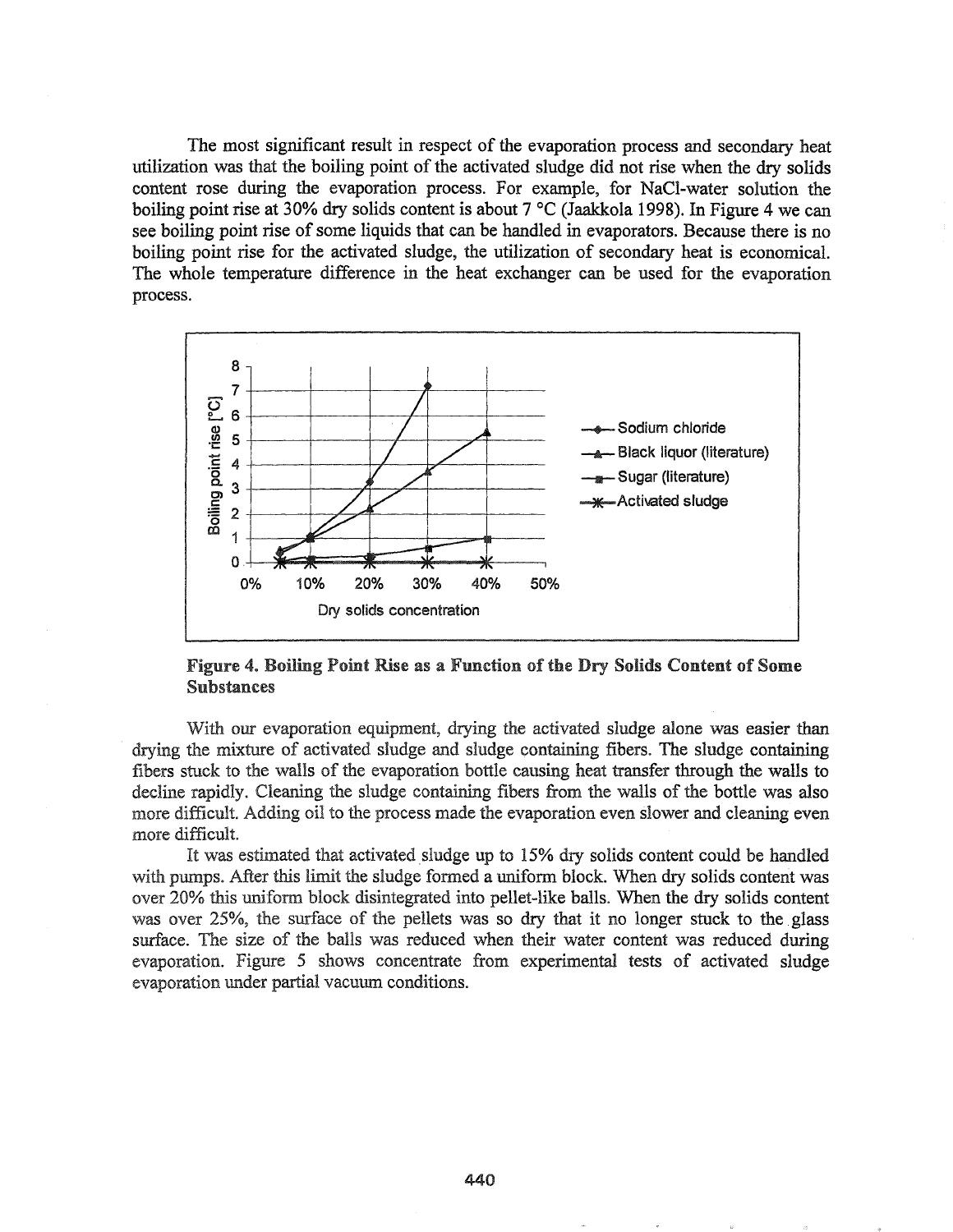

Figure 5. Concentrate from Experimental Tests of Activated Sludge Evaporation under Partial Vacuum Conditions, 120 mbar (abs.), Dry Solids Content about 50%

The desired dry solids concentration and equipment determine the properties of the output. Depending on the use of the dried sludge it is relatively easy to modify its properties by equipment and drying process modifications. For example, stirring the sludge and crushing the resulting pellets during the evaporation process achieves the desired size range and distribution. By recycling dried sludge it is possible to bypass the sticky phase. In our experiments the sticky phase was at 15-20% dry solids concentration. After the sticky phase the sludge can be handled by a conventional conveyor belt or a screw conveyor.

#### **Estimations of Possibilities in Partial Vacuum Drying of Activated Sludge**

The utilization of secondary heat at lower temperatures is possible if vacuum technology is applied. It would be relatively easy to utilize secondary heat flows that were at temperatures between 70-85 °C, if the evaporation temperature were about 50 °C and the pressure about 120 mbar. In many integrated forest industry factories, there is plenty of secondary heat in this temperature range. Figure 6 shows the boiling temperature of water as a function of pressure. In this figure we can see the pressure range suitable for an evaporation process utilizing low temperature secondary heat. By utilizing secondary energy the energy cost would remain low. In most cases the value of the secondary heat is very low or even negative.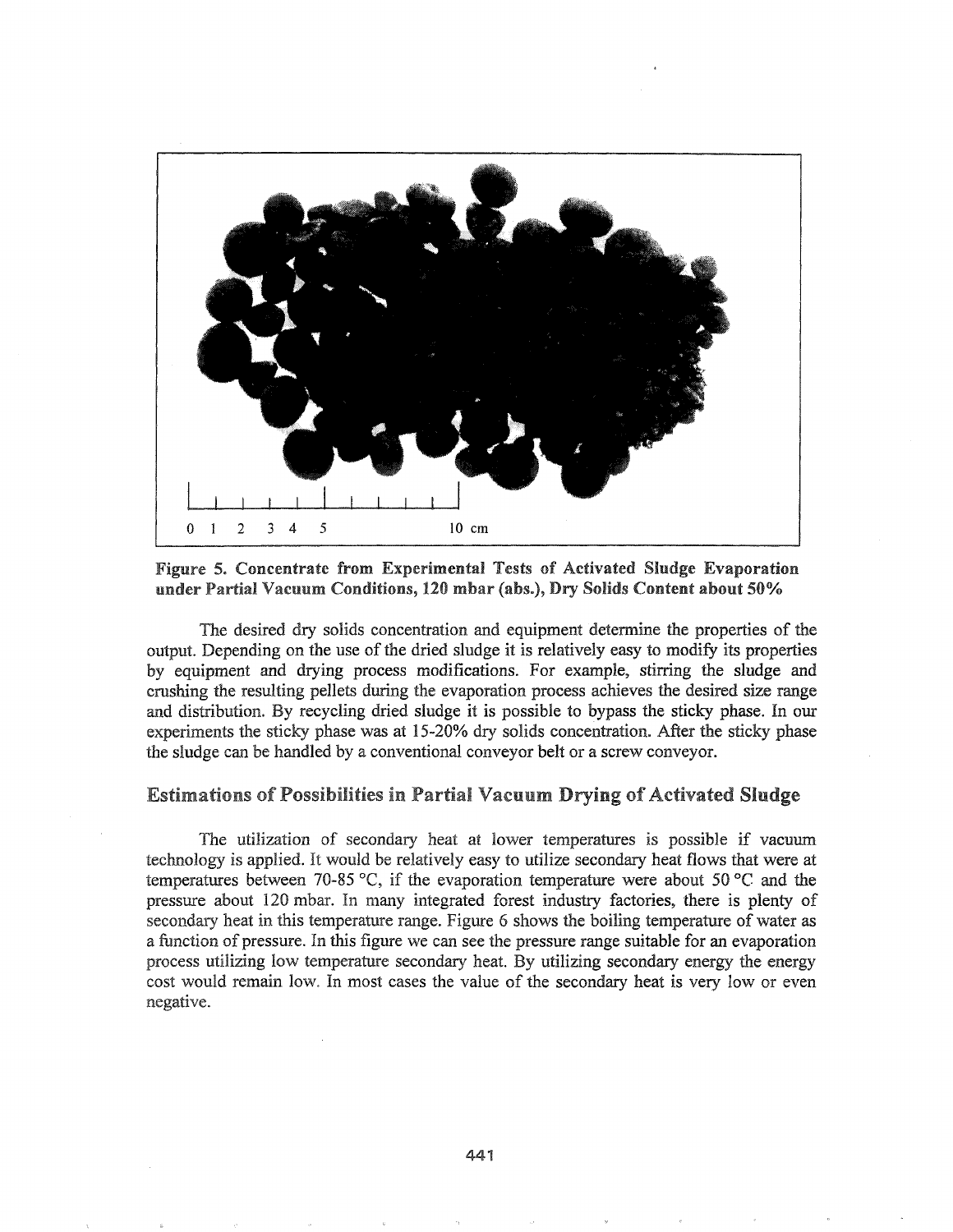

#### Figure 6. Boiling Point of the Water as a Function of the Pressure and Temperature Range of Available Secondary Heat Flows in Pulp and Paper Mills

Another advantage of vacuum technology and low temperatures is that the amount of vaporizing compounds is smaller at 50 °C than, for example, at 100 °C (Fagernäs 1997). This is why the condensate is also cleaner and more valuable in other processes than it would be in atmospheric evaporation. The components that vaporize at temperatures above 50  $\degree$ C burn off in the boiler with the concentrate. Some of these components increase the effective heating value of the fuel.

The temperature range used in the evaporation process should be separately estimated in every case based on energy and equipment prices. If a continuous evaporation process with no disturbances is desired, occasional low-pressure steam utilization may be reasonable. Handling and storage of the sludge is easier if the dry solids content of the sludge is high enough, for example 50-80%. Moreover, the stability of the sludge is better when it is dry enough. Drying the sludge with secondary heat before the boiler reduces the use of primary heat to dry the sludge in the boiler during the combustion process. In this way more heat can be released for steam production.

The most economical way to dewater primary and secondary sludge is to treat them separately. Mechanical dewatering of the primary sludge is relatively easy and 50% dry solids concentration can be achieved. Mass flow of the sludge to be treated remains moderate if thermal drying is used only for the activated sludge. The mass flow of the dry solids in the activated sludge in modern pulp and paper mills producing 600 000 ADt/yr normally remains under  $1000$  kg/h.

If the evaporated steam can be utilized in the following evaporation stages at lower pressure, the heat required for the evaporation process is considerably lower than in a onestage evaporation unit. In our calculations, it was found that when we use a three effect evaporator the energy content of the potential secondary heat flows is considerably higher than the heat required for the evaporation process. In a reference integrated pulp and paper mill under examination the heat content of hot water (80°C) flow is enough for activated sludge evaporation even with a 10% dry solids concentration at the beginning of the evaporation process. In Figure 7 we can see available excess secondary heat flow in a modern integrated pulp and paper mill in winter and summer time. In the same figure there